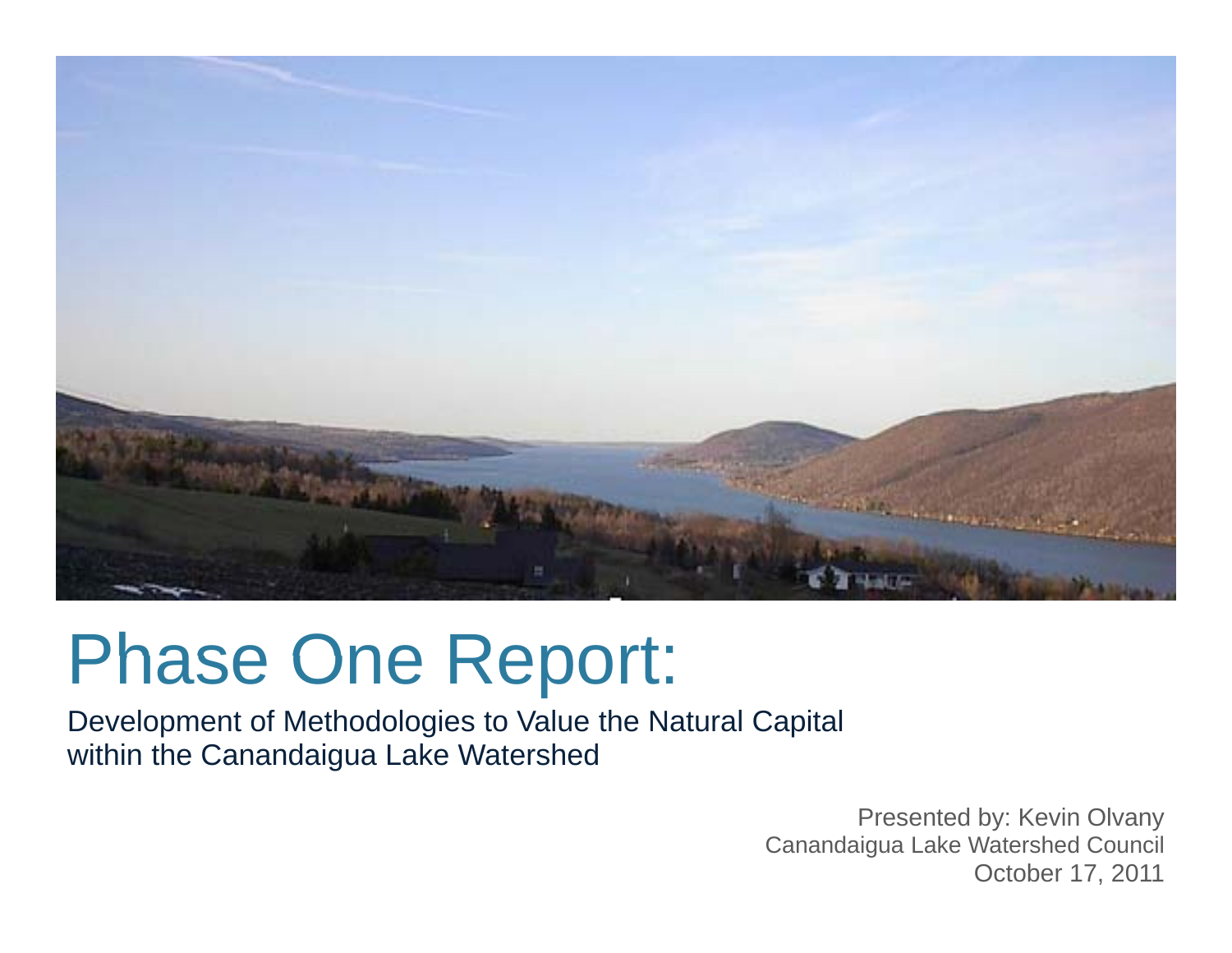# **Background**

- $\bullet$ Where we came from
	- $\bullet$ Original RFP from Association
- $\bullet$ What we found
	- $\bullet$

### **Bergmann**

- $\bullet$ Would Only Complete Task One
- $\bullet$ \$28,560

#### $\bullet$ **EDR**

- Three proposals **Complete Tasks One-Two-Three** 
	- 0 \$29,000

#### $\bullet$ **Ecologic**

- $\bullet$ Would Complete all four tasks
- $\bullet$ Would also Complete objective one
- $\bullet$ \$38 500 \$38,500

#### $\bullet$ **Partnership Agreement**

- $\bullet$ Completed all four tasks
- $\bullet$ Largely completed objective four
- $\bullet$ Total cost: \$9,000
- $\bullet$ CLWA share \$4,500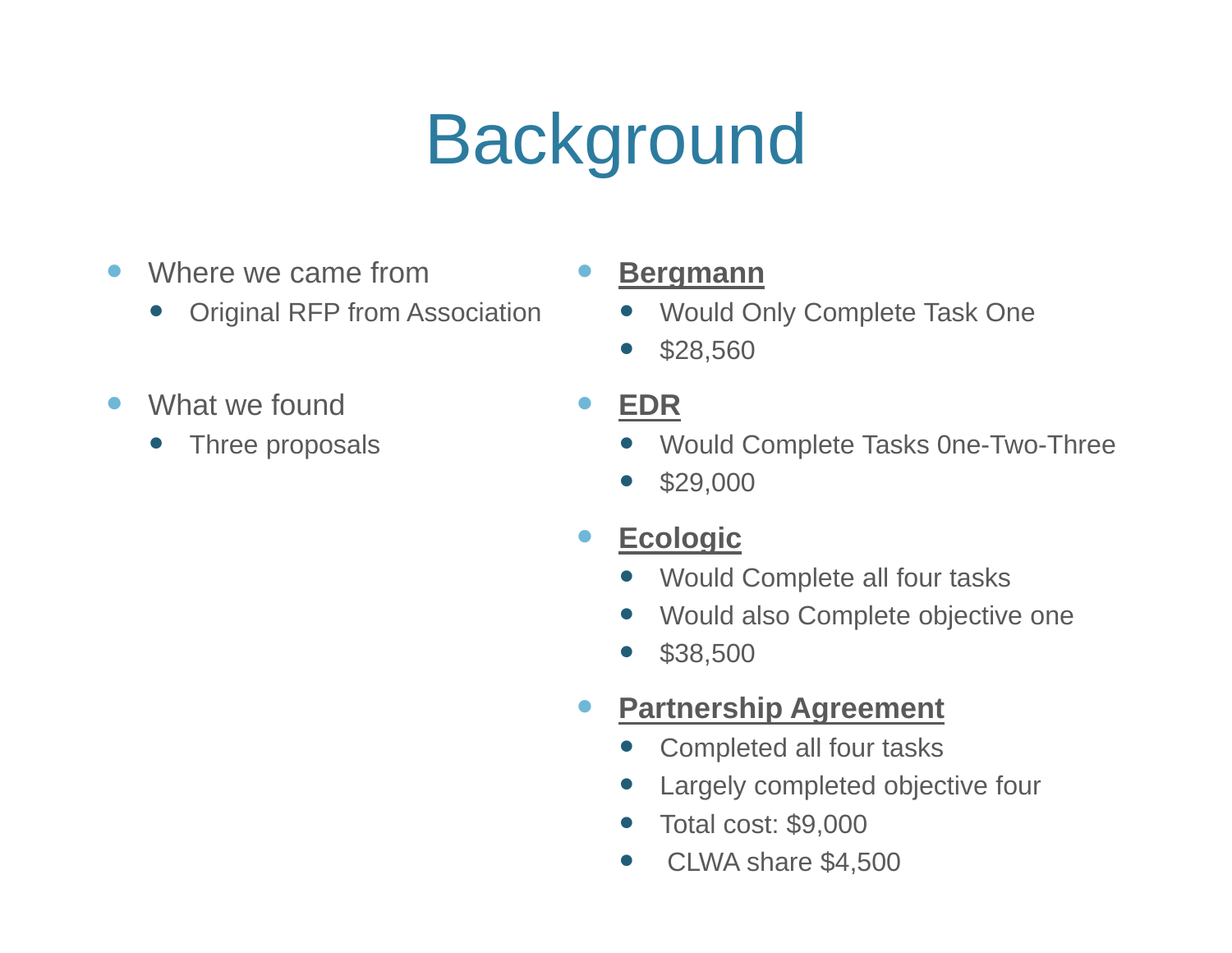# Introduction

- The focus of this project is to rank and value the natural capital within the Canandaigua Lake watershed, and the substantial ecosystem services that it provides.
- The second goal of this project is to identify ways that municipalities, land trusts, county agencies, watershed organizations and other entities could actually use this study to assist them with the identification and prioritization of lands for protection, restoration, and appropriate land use planning techniques.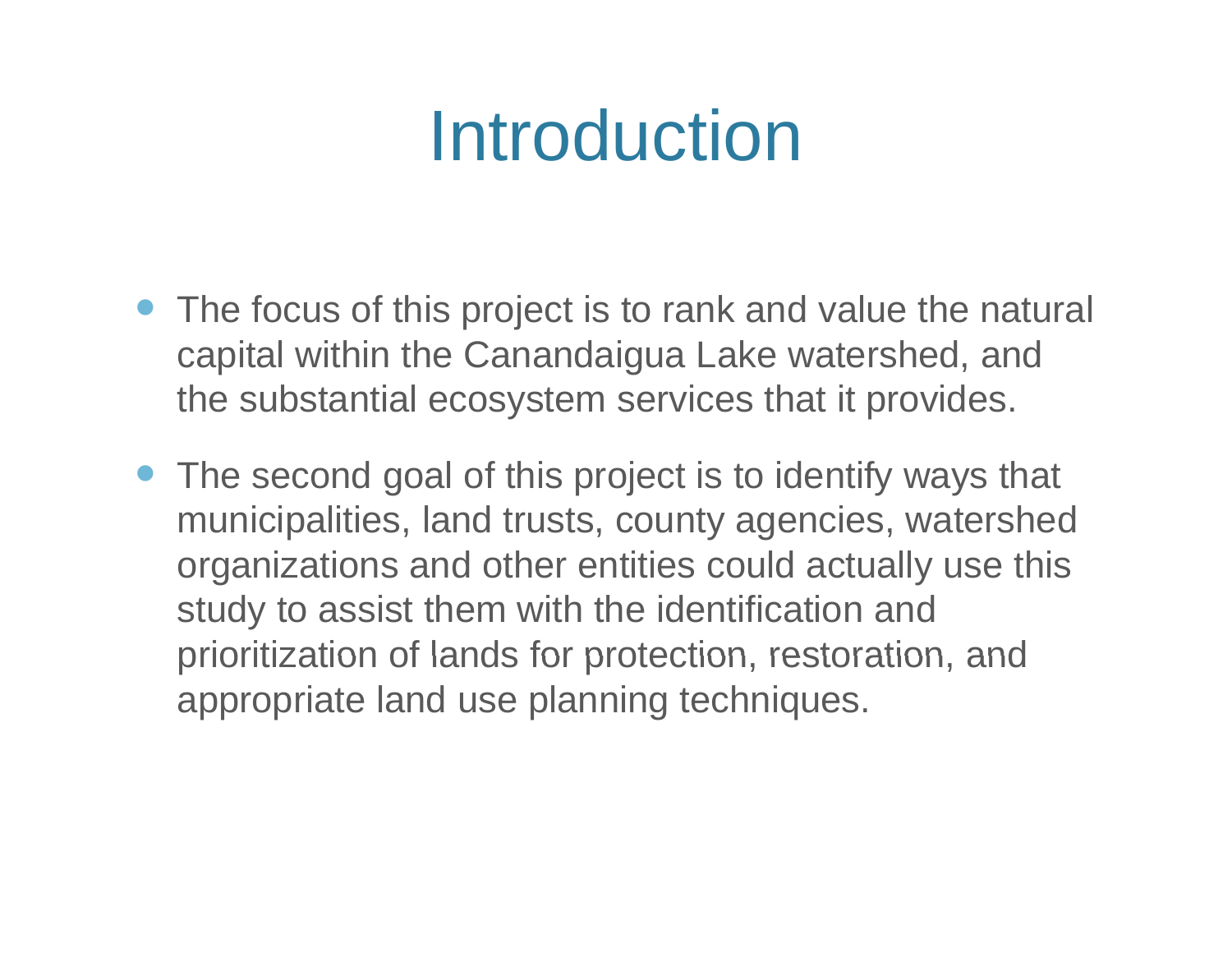# Defining Our Natural Capital

- "Natural Capital consists . of those components of the natural environment that provide a long-term state of the creased biodiversity<br>Stream of benefits and services to individual people and to society as a whole"
	- **- Costanza et. al (2010) pg. 1**

**Natural Capital is:** "Natural Capital" provides the "Natural Capital" provides the following services:

- $\bullet$ Higher quality water
- Reduced flooding
- $\bullet$ Reduced filtration costs,
- $\bullet$ Increased biodiversity
- $\bullet$ Increased habitat quality
- $\bullet$ Increased recreational value,
- $\bullet$ Increased tourism
- $\bullet$ Increased assessed value,
- $\bullet$ Increased aesthetic value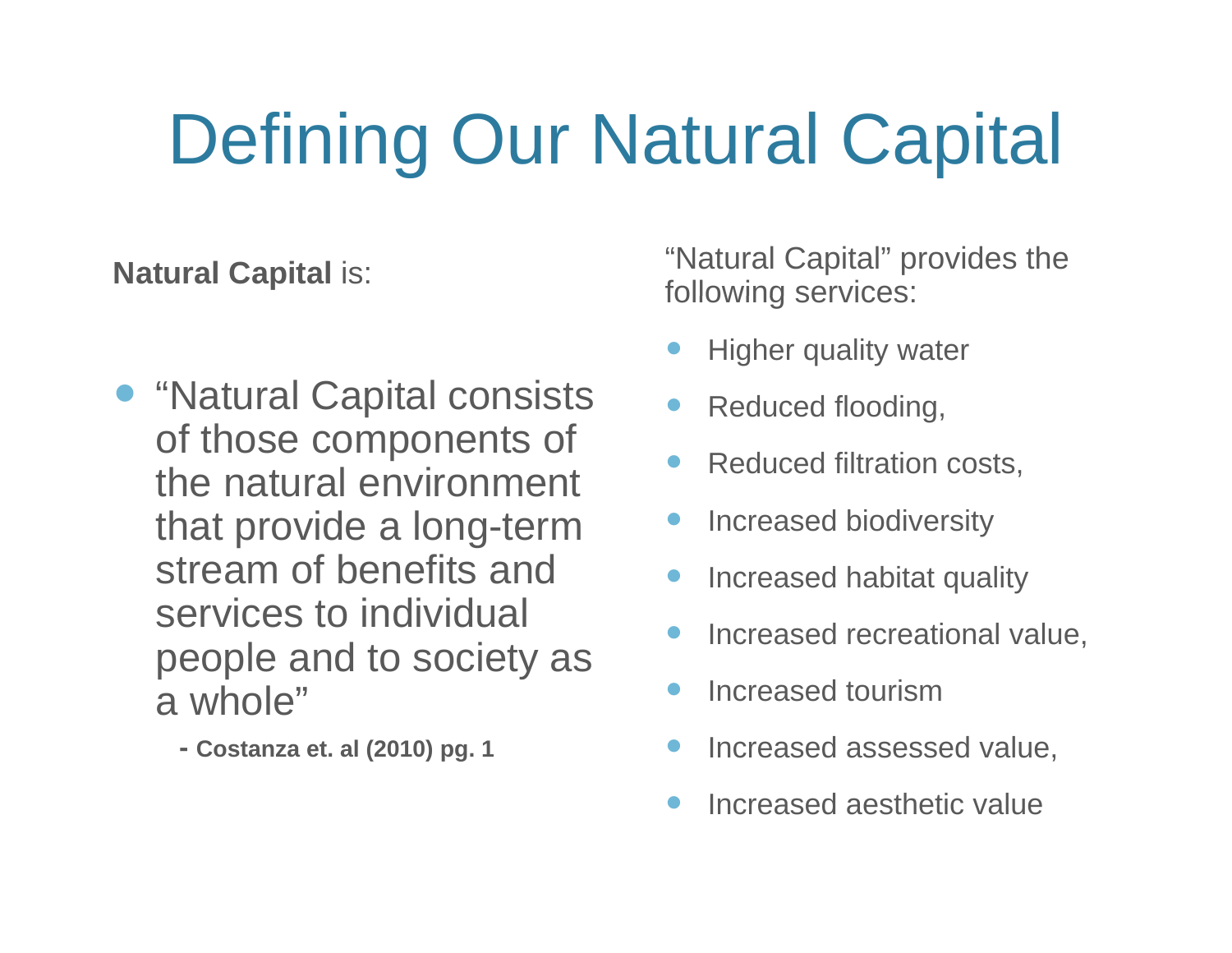# **Project Objectives**

- 1. Assign an ecologic value to the natural lands within the Canandaigua Lake Watershed with a specific focus on habitat value.
- 2. Assign an ecological value to the natural lands within the Canandaigua Lake watershed with a specific focus on protecting water quality.
- $\bullet$  3. Assign an ecological value to near shore areas of Canandaigua Lake.
- $\bullet$  4. Assign an economic value to natural lands within the Canandaigua Lake Watershed.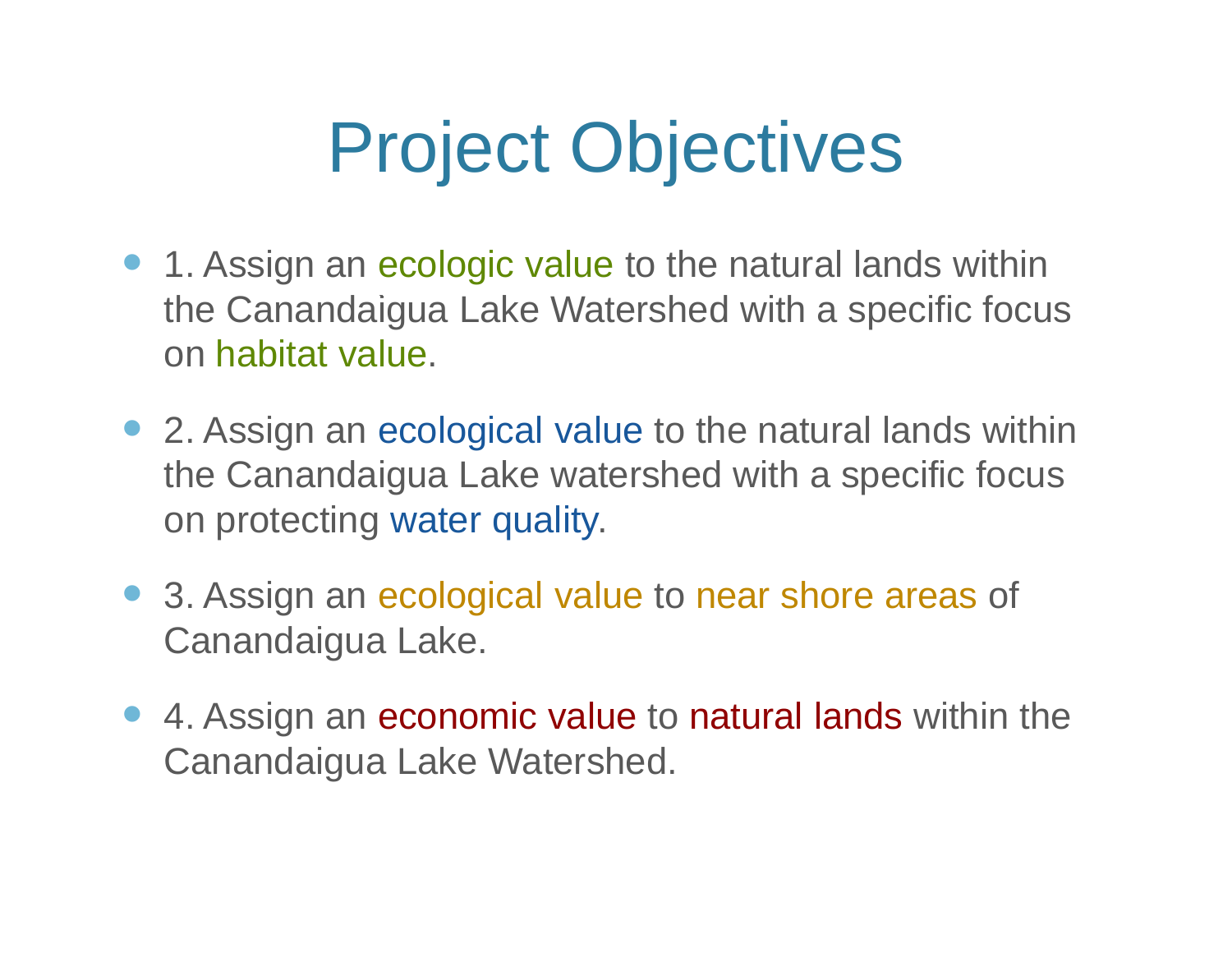# Phase One Tasks

- 1. Develop an inventory of all existing local data sets and resources for the Canandaigua Lake watershed.
- 2. Complete a Literature Review and develop an annotated bibliography for 20 reports that provides some level of research and methodology that ranks and/or develops an economic value of natural lands.
- $\bullet$  3. Select 10 reports and complete a more thorough review on the specific ranking of lands from a habitat and water quality perspective. Thoroughly review approaches and methods of completing a land-dollar or natural capital dollar valuation of watershed lands.
- $\bullet$  4. Obtain consensus on specific methodologies to be utilized for each of the objectives listed.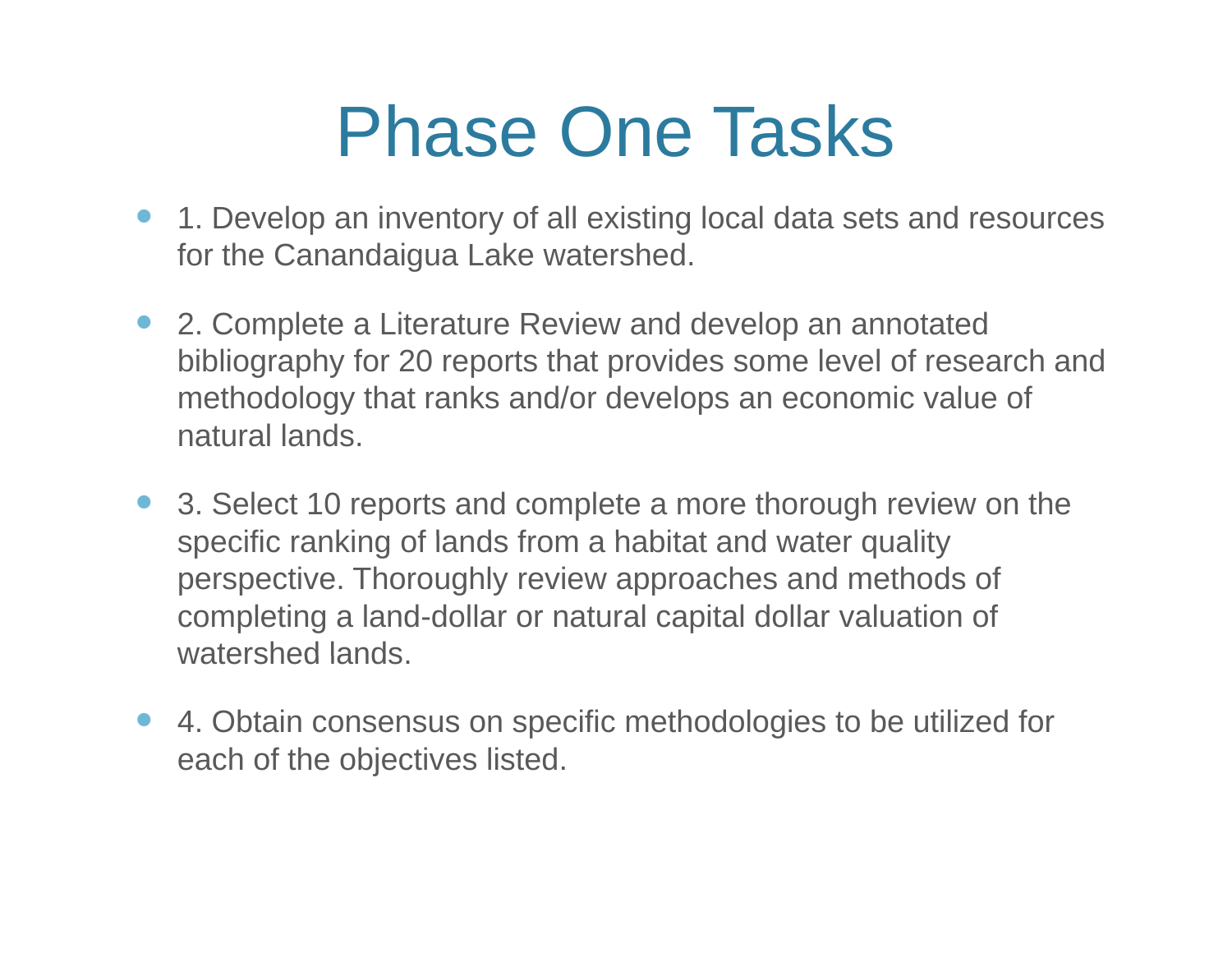# Task One: Inventory

- $\bullet$  The Ontario County Planning Department is the watershed's clearinghouse on all Geographic Information System (GIS) layers and datasets that could potentially be used for this project.
- The Canandaigua Lake Watershed Council also is one of the main clearinghouses and report generator for documents and written resources for Canandaigua Lake watershed.

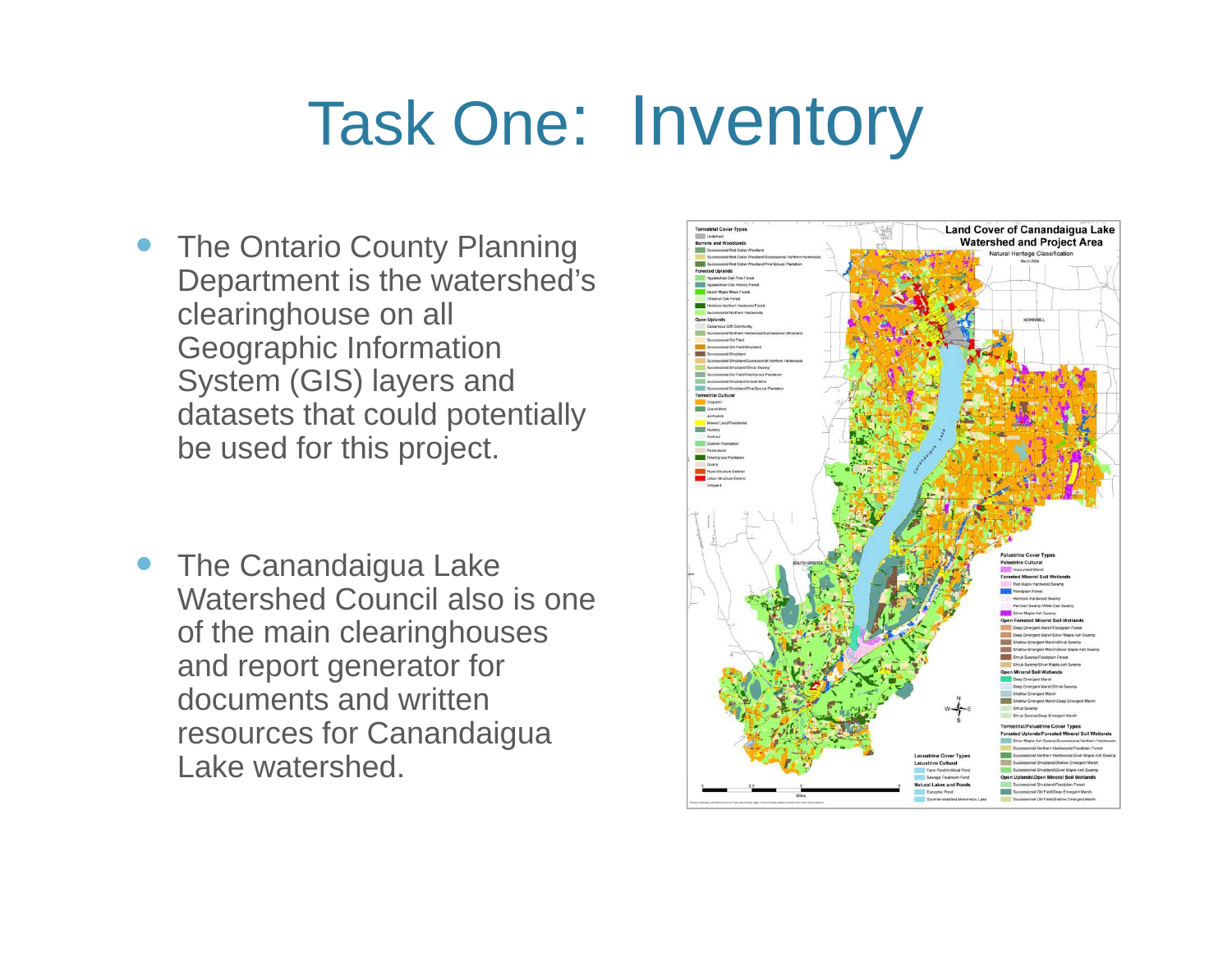## Task Two: Annotated Bibliography

- $\bullet$  In total, 52 reports were reviewed and identified in the annotated bibliography.
- The 32 additional reports were reviewed based on the amount of research that has been completed in the field of prioritizing and valuing the "Natural Capital" of land.
- Annotated bibliography was sent to the stakeholder committee for their review and to determine what reports merited further review in Task Three.
- Comments were provided and those reports cited as requiring further review were included in the Task Three review.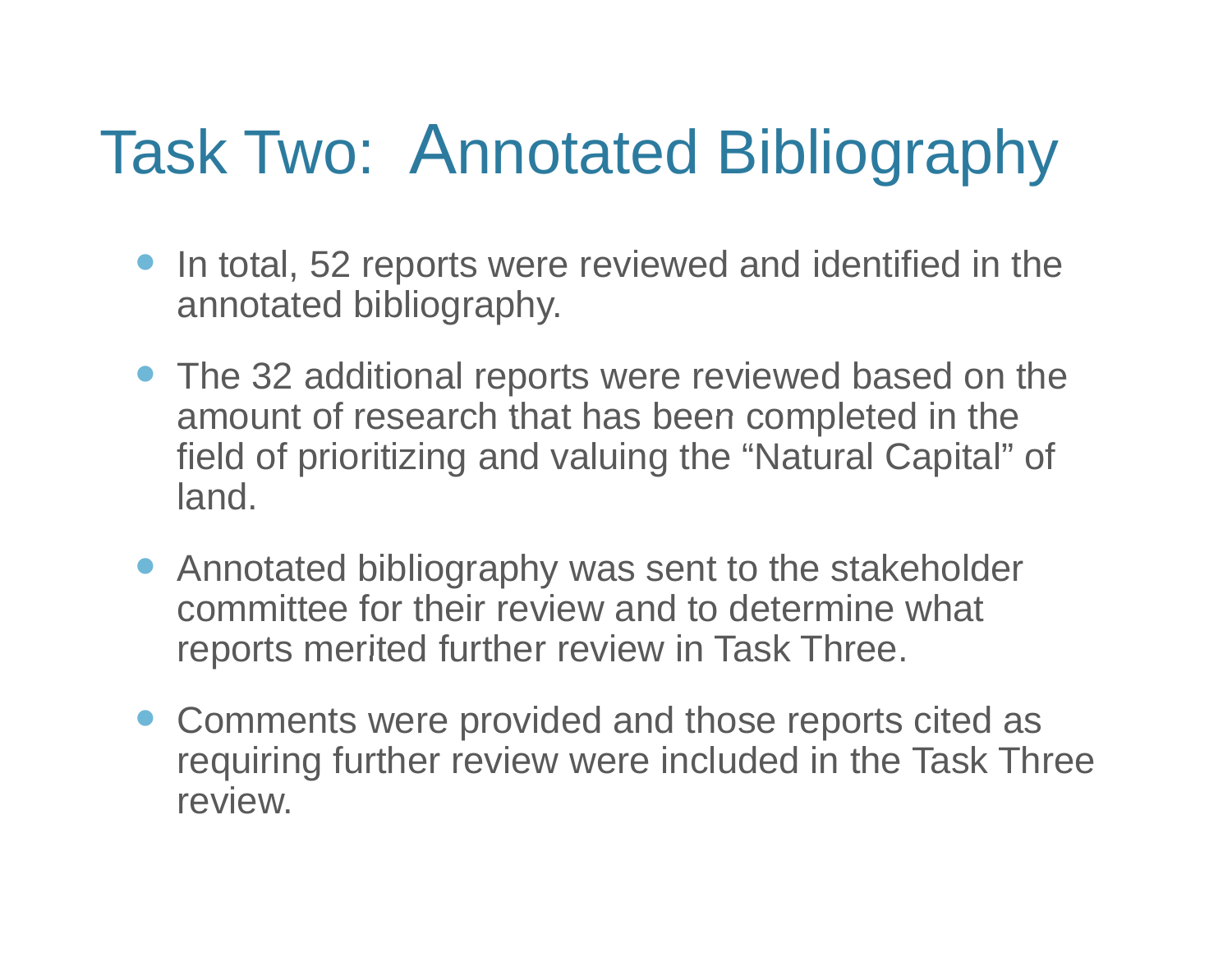### Task Three: Analysis of selected Methodologies

- $\bullet$ The seven reports and categories of methodology were as follows:
- $\bullet$  A. Ecological Ranking Methodology
	- 1. Genesee Land Trust Conservation Plan (2007)
	- 2. Town of Gorham Farmland Open Space and Resource Conservation Plan (2005)
	- 3. Maryland's Green Infrastructure Assessment: A Comprehensive Strategy for Land Conservation and Restoration

#### $\bullet$ B. Water Protection Methodology

1. TPL's Source Water Assessment Project

2. Raritan Water Resources Protection Open Space Criteria

#### $\bullet$ C. Economic Valuation Methodology

1. Valuing of New Jersey's Ecosystem Services and Natural Capital (2006)

2. Valuing the Puget Sound Basin: Revealing Our Best Investments (2010)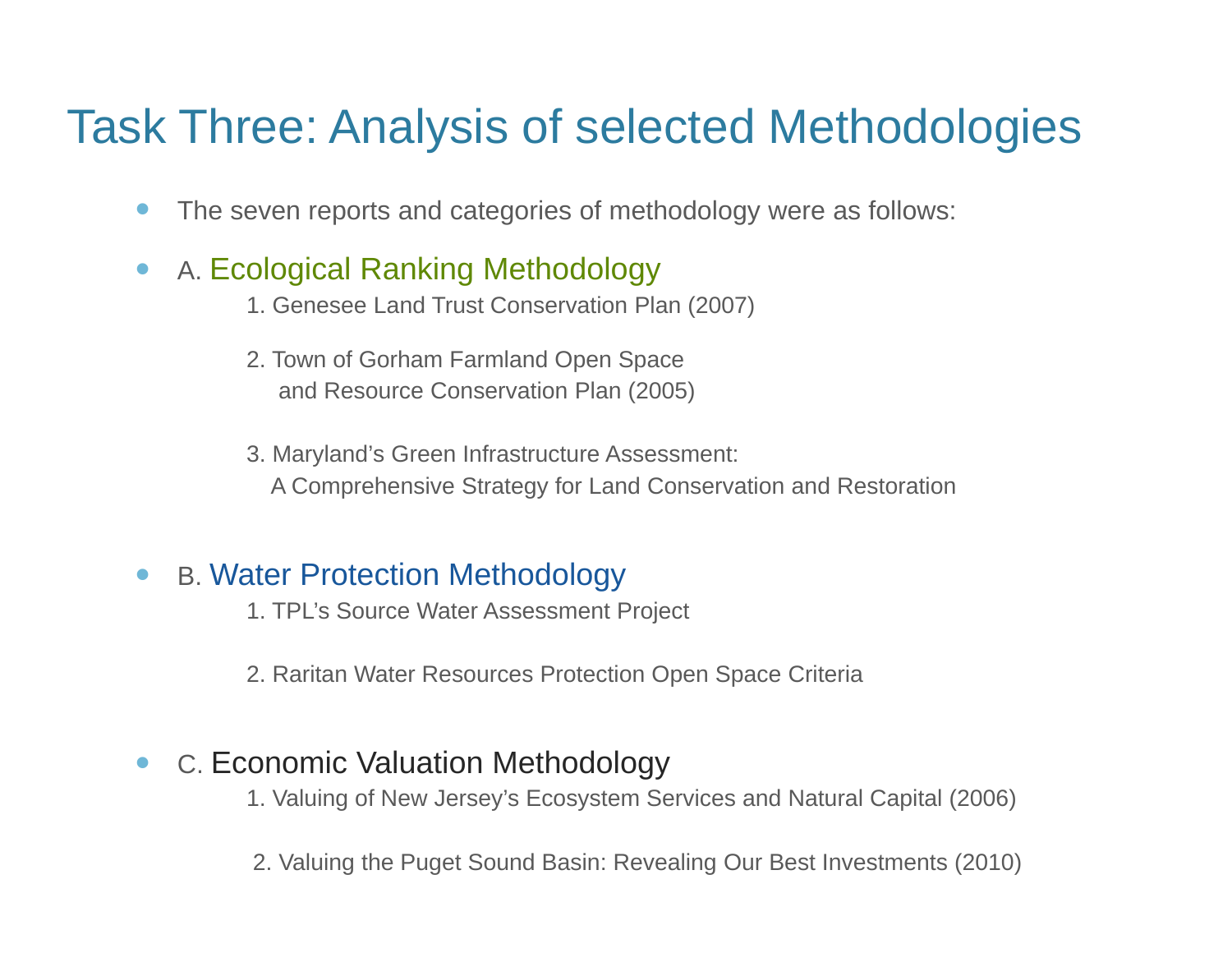## Task Four:

 **Obtain consensus on specific methodologies to be utilized for each of the four objectives listed.**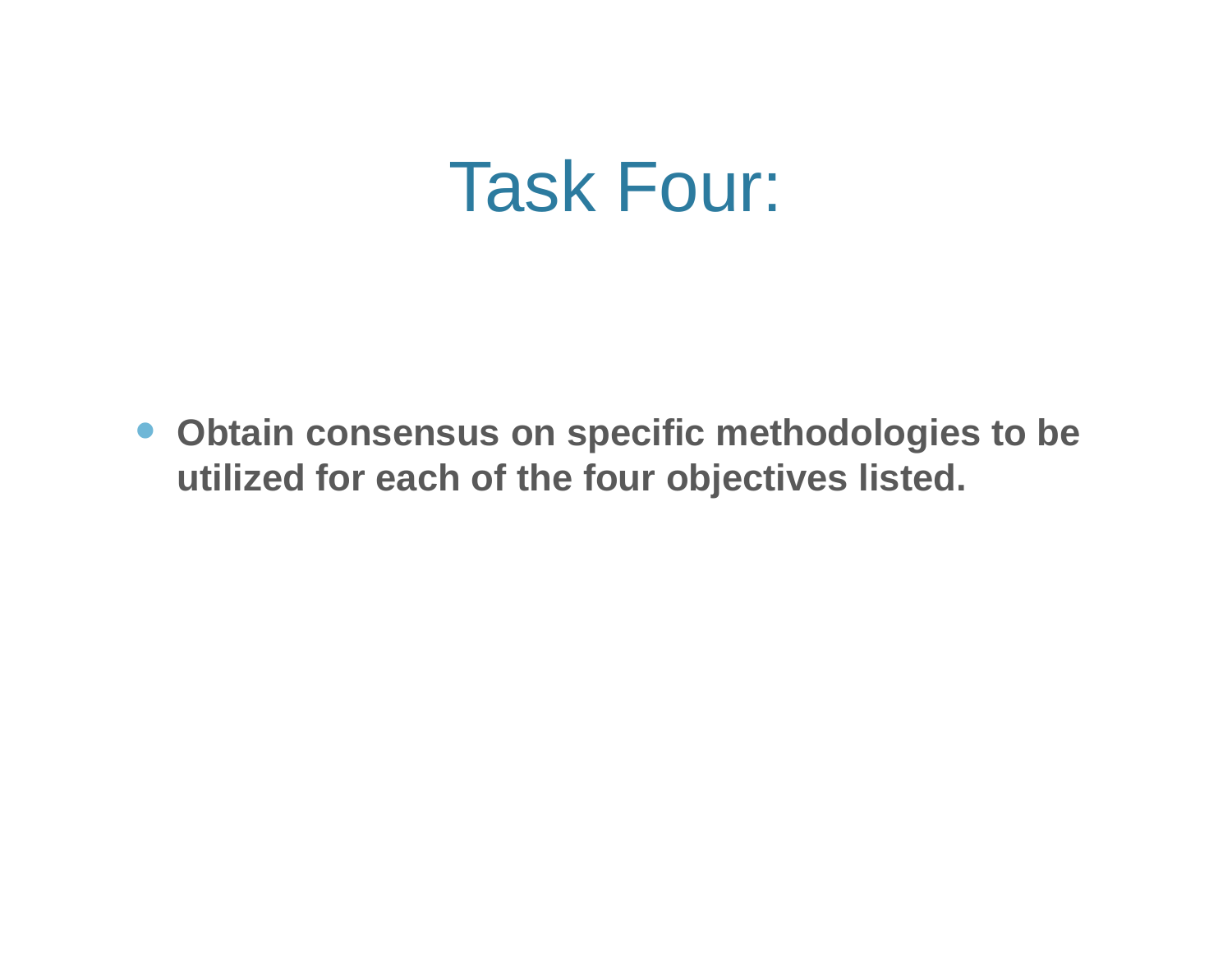## Objectives One & Two

Ecological Value of Habitat and Water Quality

- $\bullet$  A consensus was reached to combine objectives one and two Edition Criteria<br>into a single methodology that Criteria considers both habitat and water quality.
- The model for this methodology will  $\bullet$ be GIS based and will produce maps with lands ranked from high to low priority.

Two Model Projects :

1. Genesee Land Trust Conservation Plan

2. *Trust for Public Land as part of the Source Water Assessment Project*

- $\bullet$ Land Cover
- $\bullet$  Distance to Water & Wetlands
- $\bullet$ • Slope Percentage
- $\bullet$ Soil Erodibility
- $\bullet$ **Soil Permeability**
- $\bullet$ Land Capability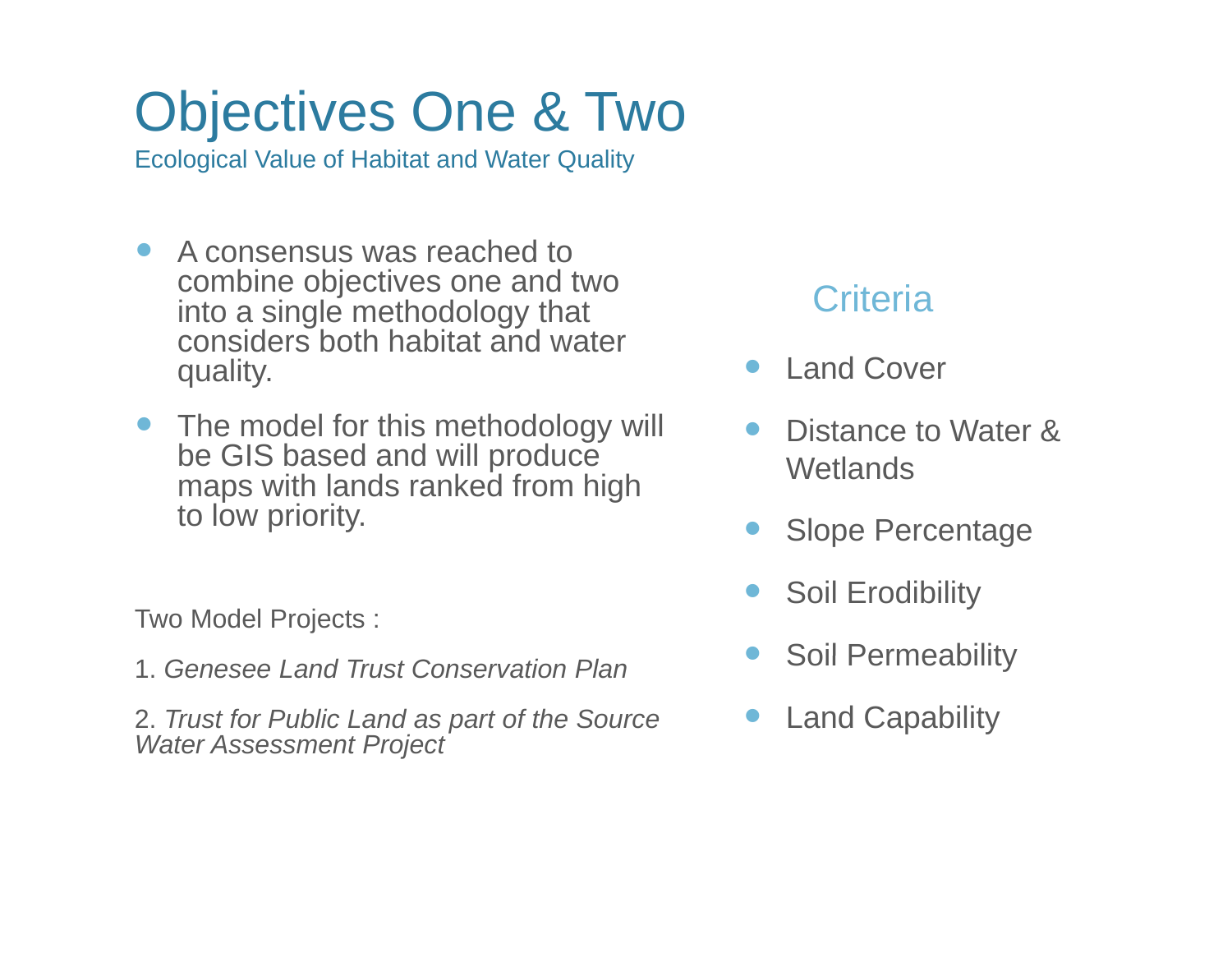### Ecological Value of Habitat and Water Quality Table

| <b>GIS Layer</b>                                   |                                                                 |                                       | <b>Score</b>            |                |               |                                                   |
|----------------------------------------------------|-----------------------------------------------------------------|---------------------------------------|-------------------------|----------------|---------------|---------------------------------------------------|
| Criteria                                           | 5                                                               | $\overline{\mathbf{4}}$               | 3                       | $\overline{2}$ | $\mathbf{1}$  | $\boldsymbol{0}$                                  |
| <b>Land cover</b><br>(habitat focus)               | Wetlands,<br>specific<br>forest types<br>(Bruce will<br>choose) | Successional<br>Northern<br>Hardwoods | <b>Shrublands</b>       | <b>SOF</b>     |               | Residential<br>Urban<br>structures<br>Agriculture |
| <b>Land cover</b><br>(water quality<br>focus)      | Wetlands,<br>All forest<br>types                                | Mixed<br>forest/<br>shrubland         | Shrubland<br><b>SOF</b> |                |               | Residential<br>Urban<br>structures<br>Agriculture |
| <b>Distance to</b><br>water and<br>wetlands (feet) | $0-200$ feet                                                    | 200-300                               | 300-500                 | $500 -$<br>750 | 750-<br>1,000 | >1,000                                            |
| Slope %                                            | > 50                                                            | $25 - 50$                             | $15 - 25$               | $10 - 15$      | $5 - 10$      | $0 - 5$                                           |
| <b>Soil Erodibility</b>                            | Very High/                                                      | High                                  | Medium                  |                | Low           |                                                   |
| <b>Soil</b><br><i>permeability</i><br>profile      | HSG-<br>A soils to<br>be ranked<br>highest                      | B                                     |                         | $\mathbf C$    |               | D                                                 |
| <b>Land</b><br>Capability<br>classification        | 2w or<br>greater and<br>hydric soils<br>Floodplains             |                                       |                         | All<br>others  |               |                                                   |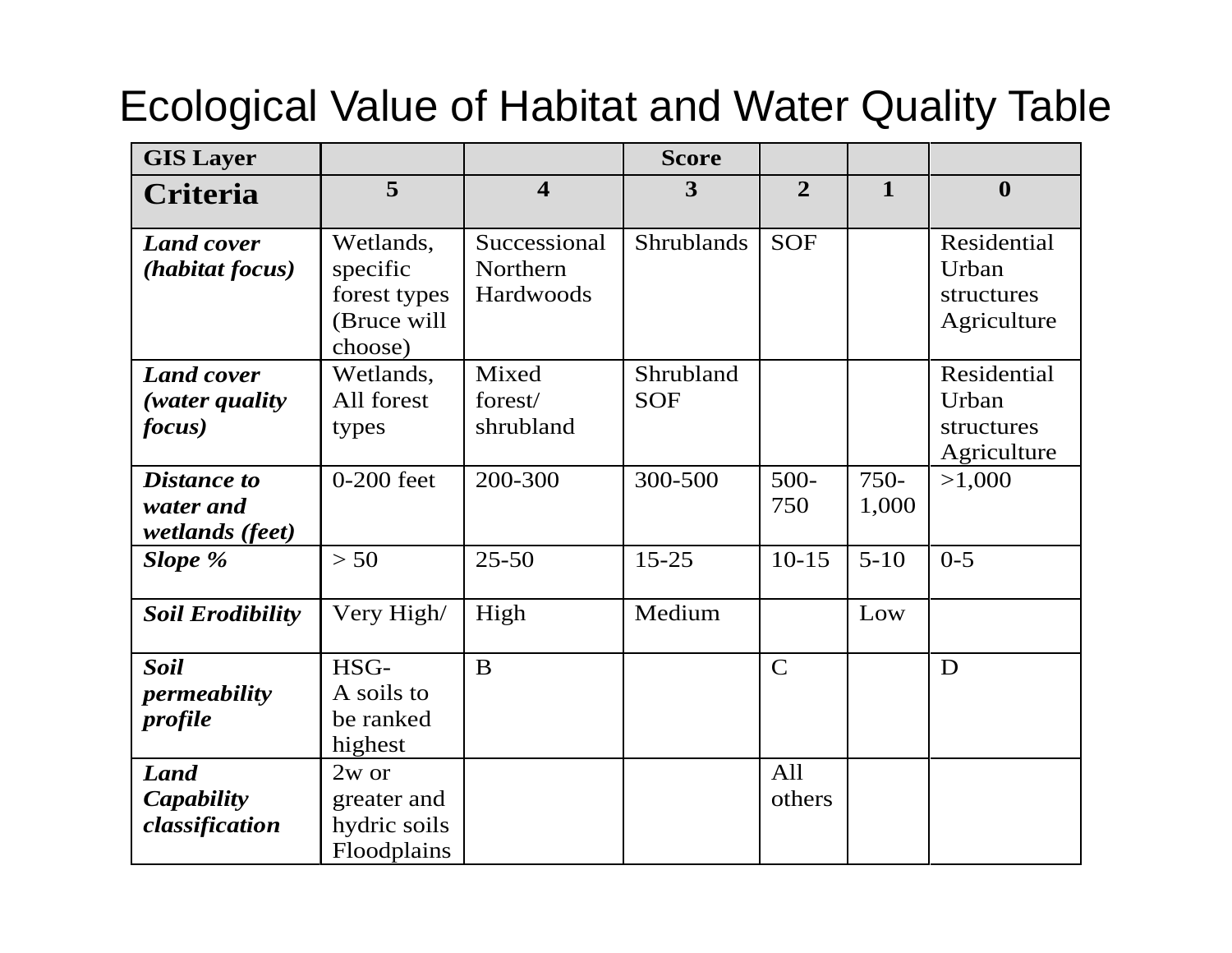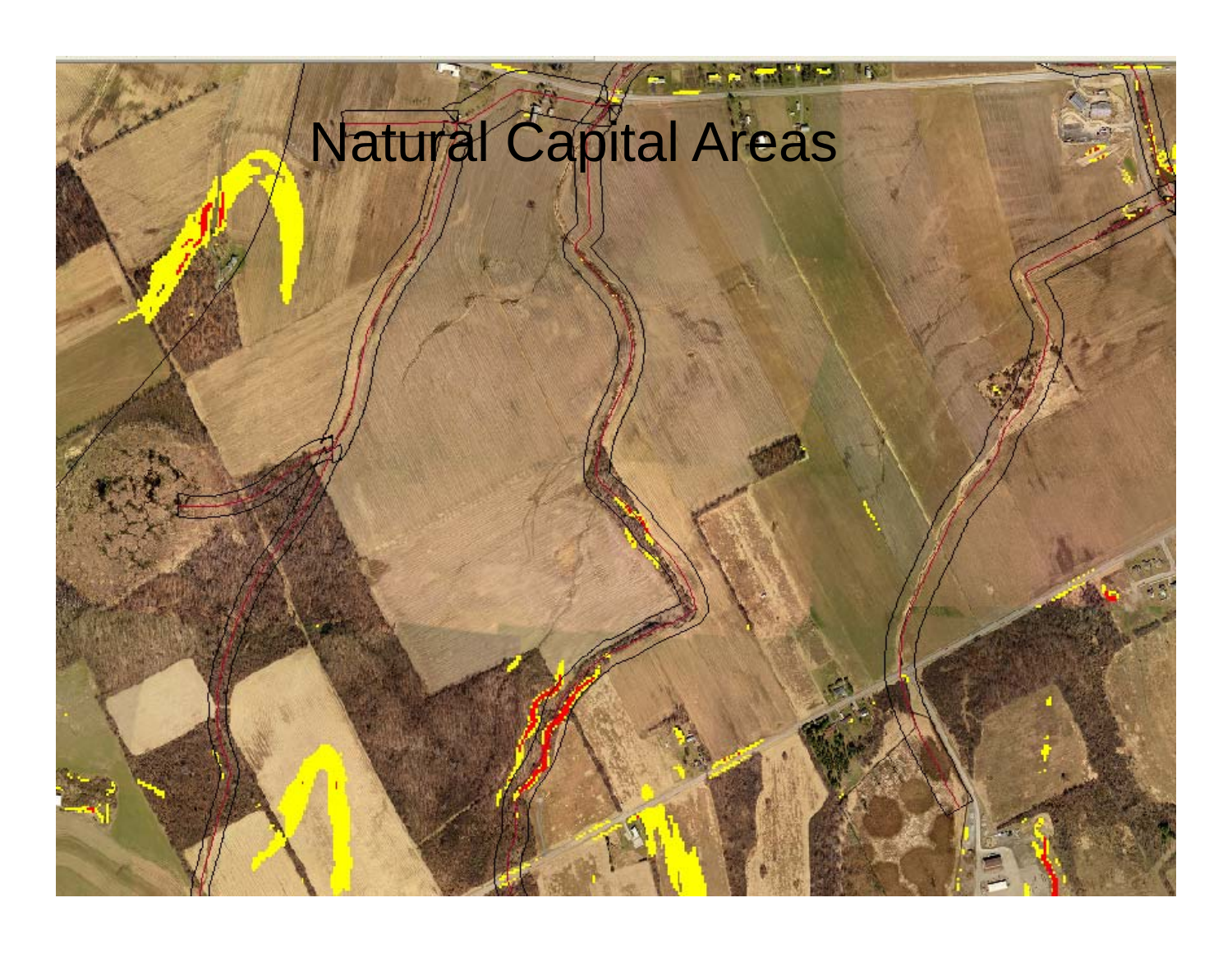### Objective Three: Near Shore Habitat Ranking



- $\bullet$  The goal will be to determine where there is high quality littoral zone habitat for the variety of fish species that inhabit this lake.
- $\bullet$  Major fish species considered include: bluegills, largemouth bass, smallmouth bass and yellow perch
- $\bullet$  The methodology for Objective 3 will consist of evaluating:
	- $\bullet$ the substrate of the lake bottom
	- $\bullet$ types of macrophytes
	- $\bullet$ percent cover of macrophytes
	- 0 Shoreline development
- $\bullet$  Gravel substrate is best for bluegills, largemouth bass, and smallmouth bass to spawn while yellow perch prefer inundated vegetation for spawning
- $\bullet$ Percent cover is important for all life stages for all four fish species- 20-60% seems optimum
- $\bullet$  Need to determine scale in order to measure the specific level of detail we are looking for (ex. Every 100 ft. 500 ft. 1000 ft.) Every 1,000 feet would require 190 segments.
- $\bullet$  Specific method will be a combination of the Habitat Suitability Index and EPA method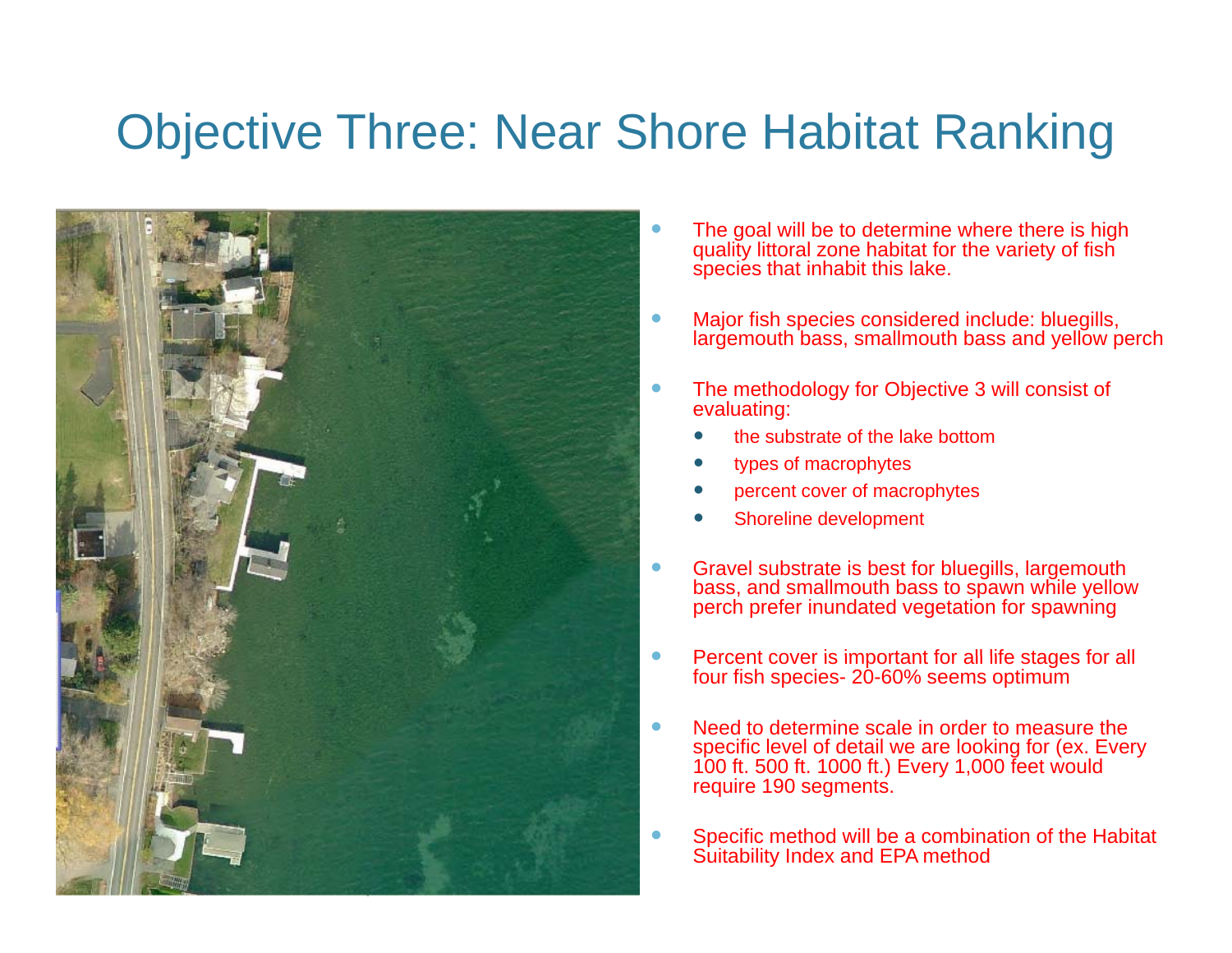### Objective Four: Economic Valuation

- $\bullet$  The economic values for two of the methodologies have been methodologies have been<br>completed for the Canandaigua and the second rate of ( Lake watershed.
	- $\bullet$  (a) Costanza report on *New Jersey's Ecosystem Services* and
	- (b) *Valuing the Puget Sound Basin*.
- Mapping will need to be completed  $\bullet$ in order to visually display the monetary valuation utilizing these methodolo gies.
- (a) NJ Valuation:
	- $1.$ ) \$103,368,906
	- 0 Discount rate of 0.03
	- 0 Total long term value: \$3,445,630,200
- (b) Puget Sound Valuation
	- 0 • Min: \$81,345,071
	- 0 Max: \$342,813,244

### (c) Hedonic Analysis <sup>g</sup>

0 Compare shoreline land values on Canandaigua Lake vs. Owasco Lake and Conesus Lake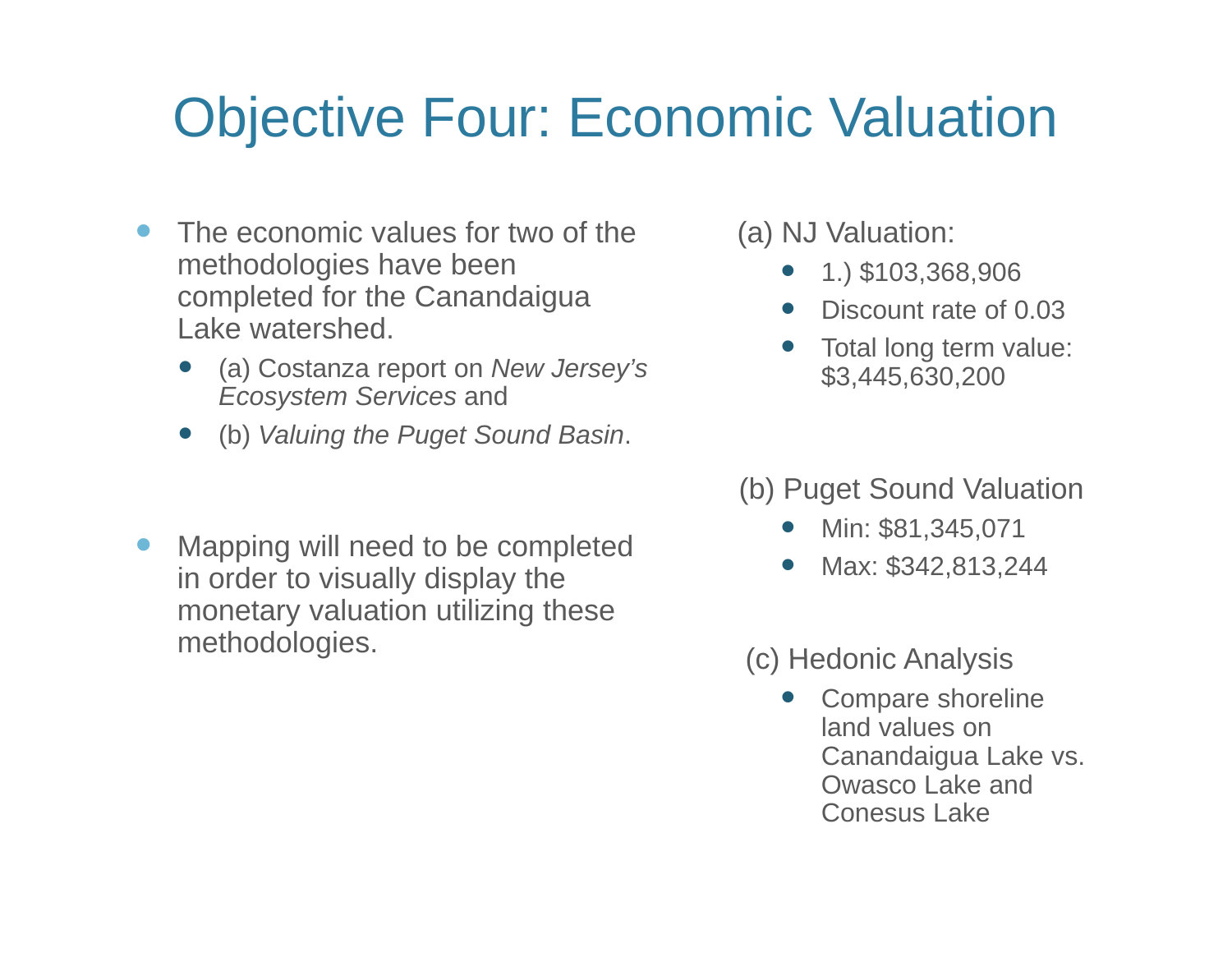## Adapting the Costanza Methodology

| <b>Ecosystem Service</b>                          | <b>Forest</b> | <b>Grass/Range-</b><br>lands | Freshwater<br>wetlands | <b>Open fresh</b><br>water | Riparian<br>buffer | <b>Total</b><br>Canandaigua<br>Lake |
|---------------------------------------------------|---------------|------------------------------|------------------------|----------------------------|--------------------|-------------------------------------|
| <b>Disturbance</b><br><b>Regulation</b>           |               |                              | \$3,657                |                            | \$88               |                                     |
| <b>Water Regulation</b>                           |               | \$2                          | \$2,986                |                            |                    |                                     |
| <b>Water Supply</b>                               | \$163         |                              | \$1,544                | \$409                      | \$1,921            |                                     |
| <b>Soil Formation</b>                             | \$5           | \$3                          |                        |                            |                    |                                     |
| <b>Nutrient Cycling</b>                           |               |                              |                        |                            |                    |                                     |
| <b>Waste Treatment</b>                            | \$44          | \$44                         | \$838                  |                            |                    |                                     |
| <b>Habitat</b>                                    | \$923         |                              | \$113                  |                            |                    |                                     |
| <b>TOTAL/ACRE</b>                                 | \$1,135       | \$49                         | \$9,138                | \$409                      | \$2,009            |                                     |
| Area (acres)                                      | 45,114        | 17,739                       | 5,584                  | 657                        | $\overline{?}$     |                                     |
| <b>TOTAL Canandaigua</b><br><b>Lake watershed</b> | \$51,204,390  | \$869,211                    | \$51,026,592           | \$268,713                  | \$0                | \$103,368,906                       |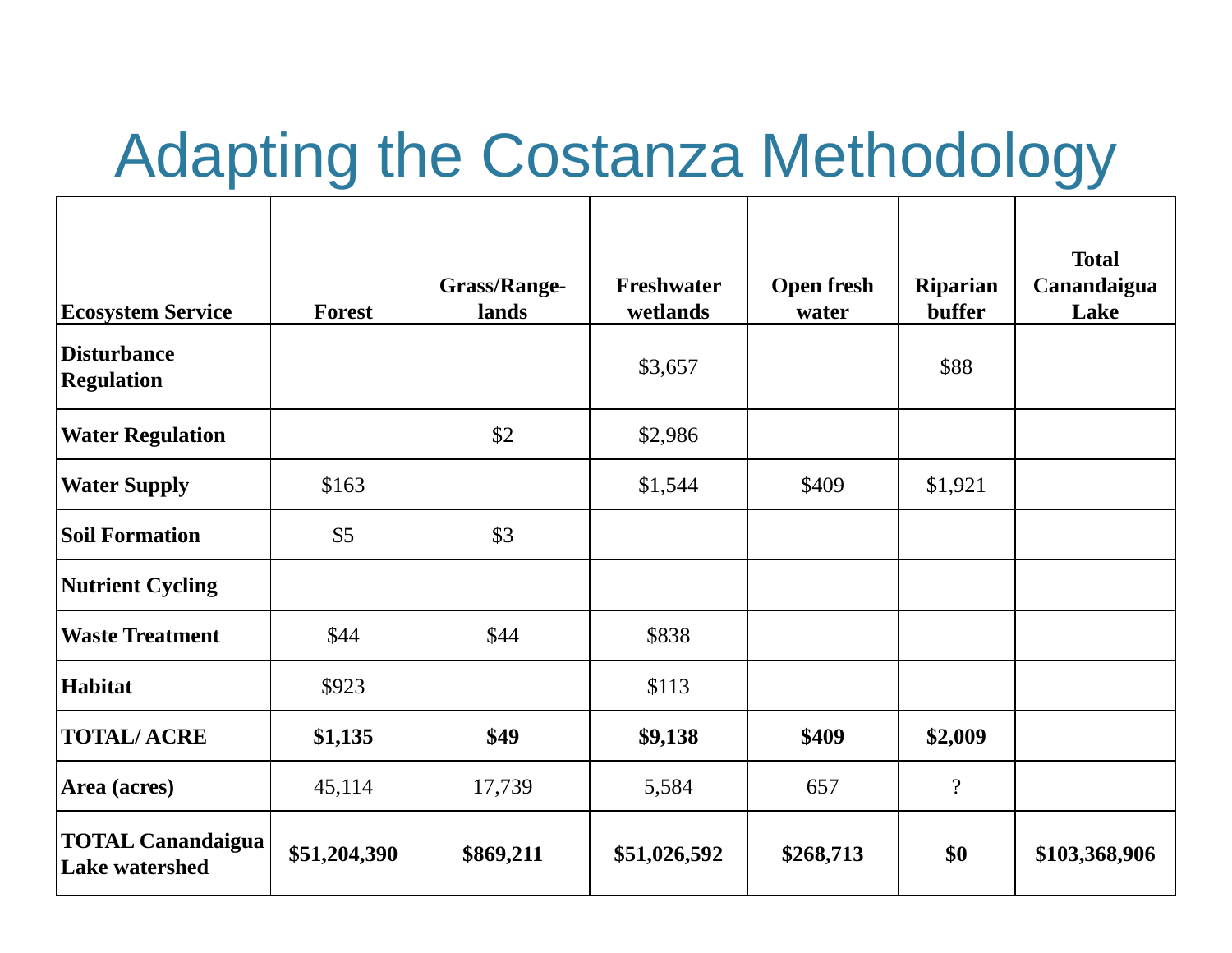## Adapting the Puget Sound Method

|                                                   | <b>Grasslands</b> |            | Wetlands     |               | <b>Lakes/Rivers</b> |             | <b>Forests</b> |            | Riparian         |                         | <b>TOTAL</b> |             |
|---------------------------------------------------|-------------------|------------|--------------|---------------|---------------------|-------------|----------------|------------|------------------|-------------------------|--------------|-------------|
| <b>Ecosystem</b><br><b>Services</b>               | Min               | <b>Max</b> | Min          | <b>Max</b>    | Min                 | <b>Max</b>  | Min            | <b>Max</b> | Min              | <b>Max</b>              | Min          | <b>Max</b>  |
| <b>Disturbance</b><br><b>Regulation</b>           |                   |            |              |               |                     |             |                |            | $\sqrt{$8}$      | \$251                   |              |             |
| Water<br><b>Regulation</b>                        |                   |            | \$6,765      | \$6,765       |                     |             | $\sqrt{$10}$   | \$10       | $\overline{$10}$ | $\sqrt{$10}$            |              |             |
| Water<br><b>Supply</b>                            |                   |            | \$194        | \$33,419      | $\overline{$}59$    | \$843       |                |            | \$2,240          | \$13,850                |              |             |
| Soil<br><b>Formation</b>                          | \$1               | \$1        |              |               |                     |             |                |            |                  |                         |              |             |
| <b>Nutrient</b><br><b>Cycling</b>                 |                   |            | \$7,347      | \$7,347       |                     |             |                |            |                  |                         |              |             |
| Waste<br><b>Treatment</b>                         | \$51              | \$51       |              |               |                     |             |                |            |                  |                         |              |             |
| Habitat/<br>Refugia                               |                   |            | \$6          | \$13,341      | $\sqrt{$17}$        | \$1,480     |                |            | \$278            | \$532                   |              |             |
| <b>TOTAL/AC</b><br>RE                             | \$52              | \$52       | \$14,312     | \$60,872      | \$76                | \$2,323     | \$10           | \$10       | \$2,536          | \$14,643                |              |             |
| Area (acres)                                      | 17,739            | 17,739     | 5,584        | 5,584         | 657                 | 657         | 45,114         | 45,114     |                  |                         |              |             |
| <b>TOTAL</b><br>Canandaigu<br>a Lake<br>Watershed | \$913,559         | \$914,800  | \$79,920,051 | \$339,910,532 | \$49,945            | \$1,526,395 | \$461,516      | \$461,516  | $\bf{0}$         | $\overline{\mathbf{0}}$ | \$81,345,071 | 342,813,244 |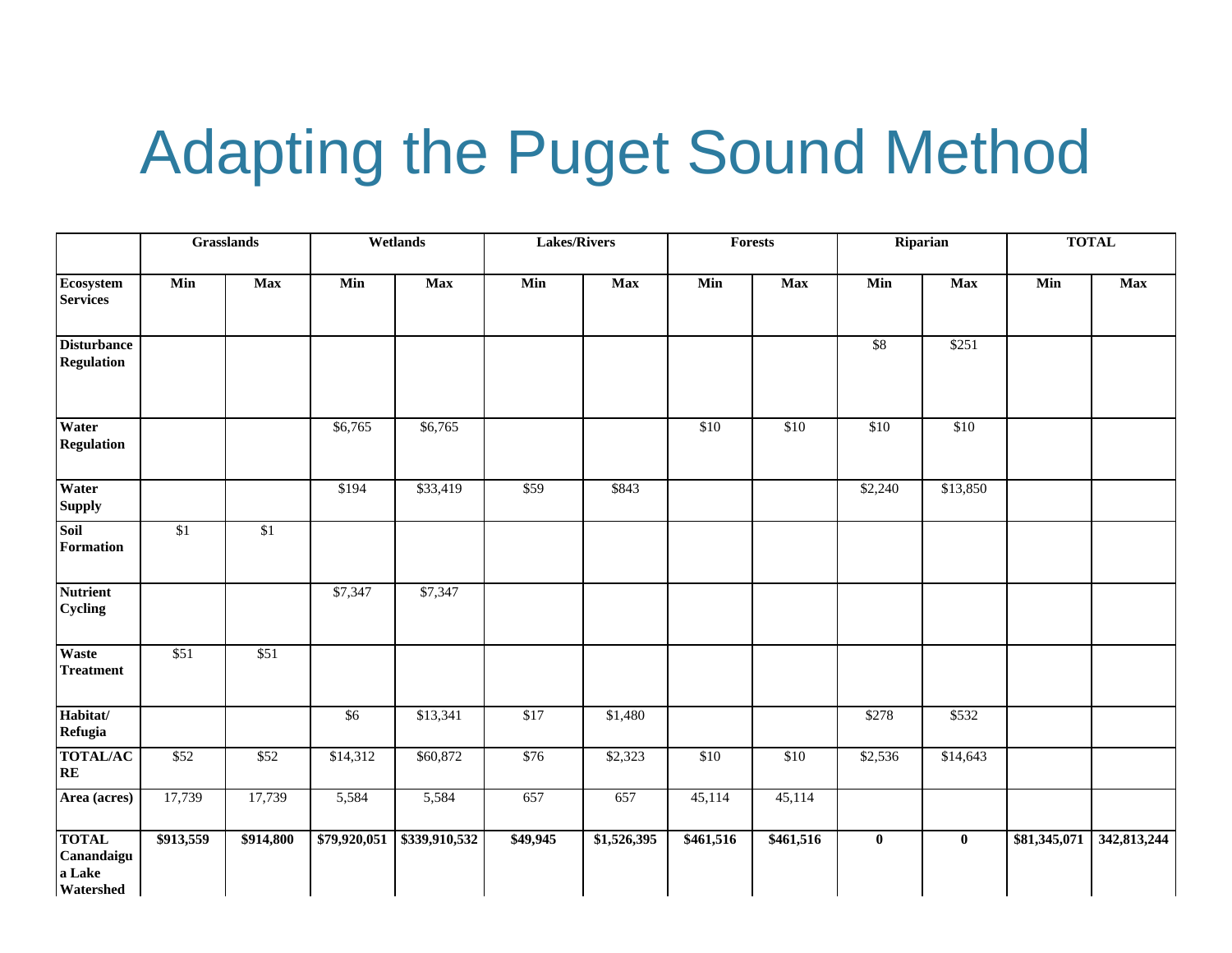# **Conclusions**

- Each of the Four Tasks within the Partnership Proposal has been completed
- We have developed methodologies for each of the four objectives and have substantially completed two of the methodologies identified in Objective Four.
- We have stayed within or below the Watershed Association share of the agreement.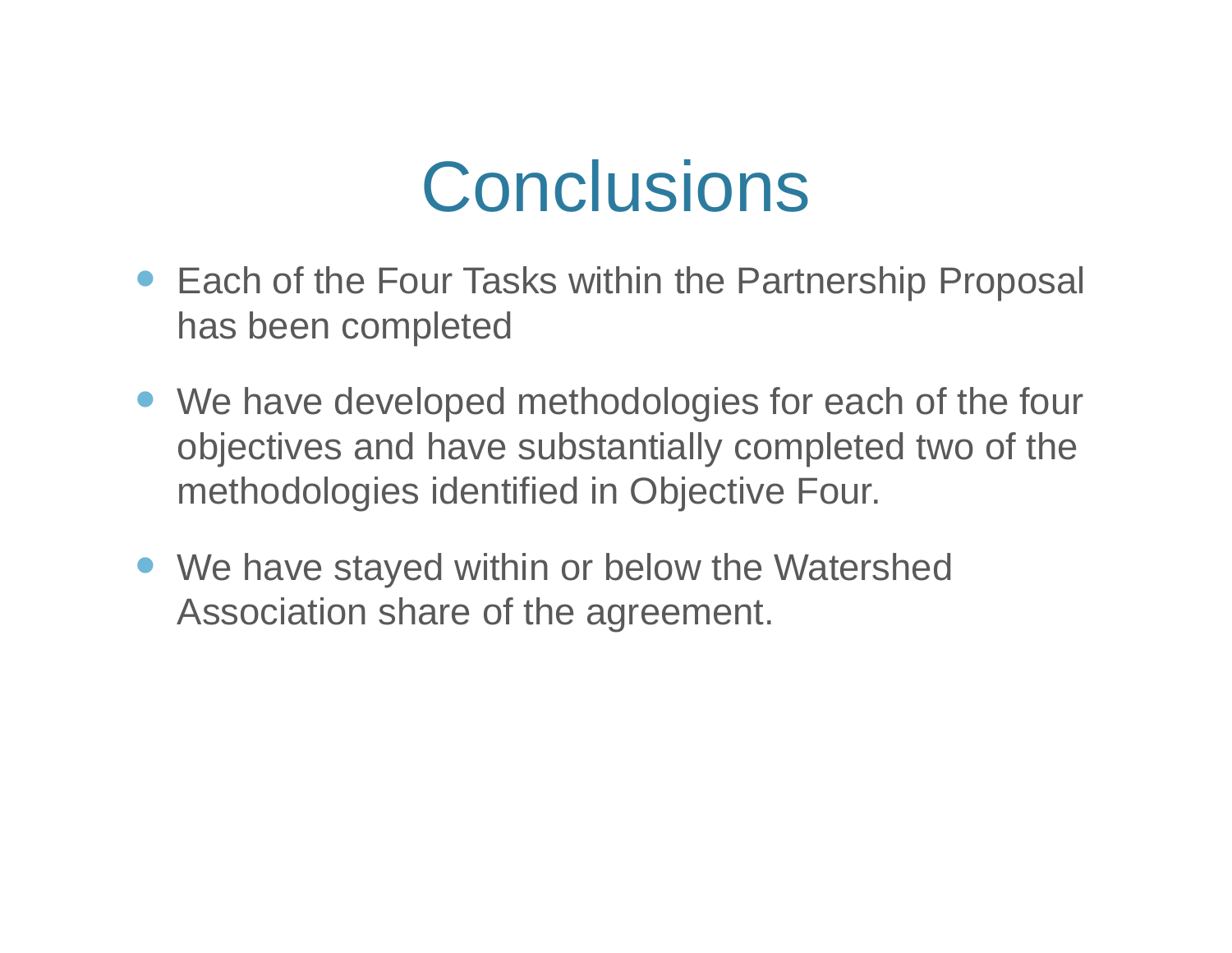# **Needs**

- Landcover Data Needs to be Updated
- Riparian Buffer areas need to be further delineated in order to support completing objectives 1/2 & 4
- $\bullet$  Objective 3 also needs to be scoped out more specifically in order to better understand the appropriate level budget to satisfy the various stakeholders' needs.
- The partnership needs to determine if they want to send out an RFP to various consulting firms to complete these four objectives or if they want to continue to work with the in-house resources that are available.